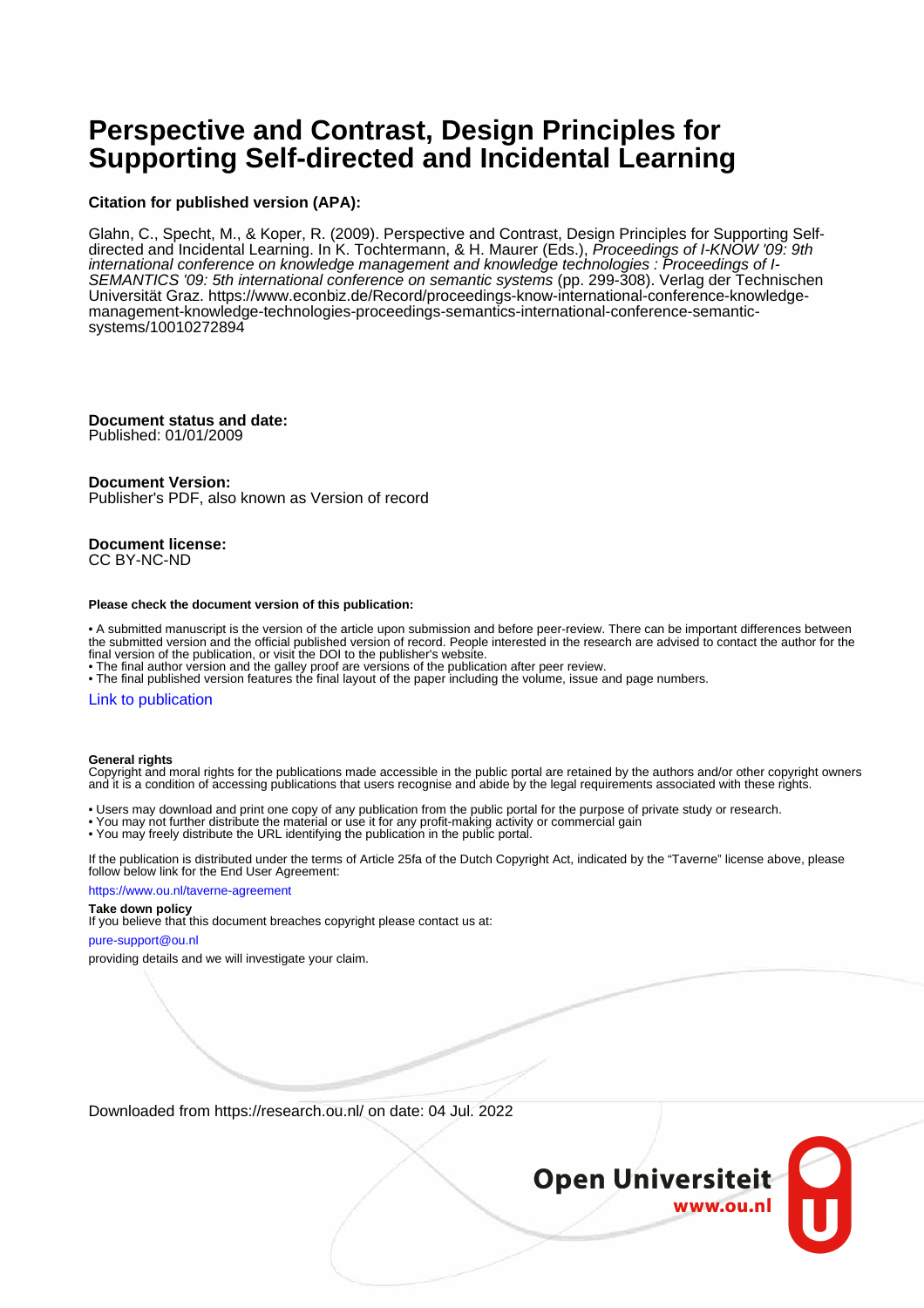## **Perspective and Contrast, Design Principles for Supporting Self-directed and Incidental Learning**

**Christian Glahn** 

(The Open University of the Netherlands, Heerlen, The Netherlands christian.glahn@ou.nl)

**Marcus Specht**  (The Open University of the Netherlands, Heerlen, The Netherlands marcus.specht@ou.nl)

**Rob Koper**  (The Open University of the Netherlands, Heerlen, The Netherlands

rob.koper@ou.nl)

**Abstract:** This paper reports on a meta-analysis of two qualitative studies that use visualisations of user interactions in Web2.0 systems in order to support self-directed and incidental learning. This analysis focuses on the identification of design principles for supporting learning beyond the well structured conditions of educational institutions. The studies applied a reference architecture for context-aware systems together with a contextual framework that is based on the theory of situated learning. Although combining these concepts lead to satisfactory results, it appeared that the design of visualisations for supporting selfdirected learning requires further constraints. The given meta analysis identified the two design principles "perspective" and "contrast". This paper discusses how these principles were present in both prior studies.

**Keywords:** learner support, Web2.0, self-directed learning, design principles, HCI, information visualisation

**Categories:** L.1.0, L.2.1, L.2.2, L.2.4, L.3.1, L.3.4, L.6.0, K.3.m

### **1 Introduction**

Recently a new type of software tools has become popular on the Internet. These applications mark the advent of the Web2.0 [O'Reilly, 2005]. The Web2.0 stands for web-based services that allow their users to create and manipulate resources. Another aspect of the Web2.0 is that services are no longer considered to be standalone, but that they can be integrated into higher level services. The ability of connecting services into new applications attracts also the educational technology community. One track in the related discourse is related to personal learning environments (PLEs). PLEs are learner centred mash-ups of the learners' Web2.0 services [Wilson, 2006]. The idea of PLEs as integrated Web2.0 services is directly connected to the constructivist concepts of emergence and self-organisation [Von Glasersfeld, 1995]. This holds potential for supporting communities of practice and self-directed lifelong learning.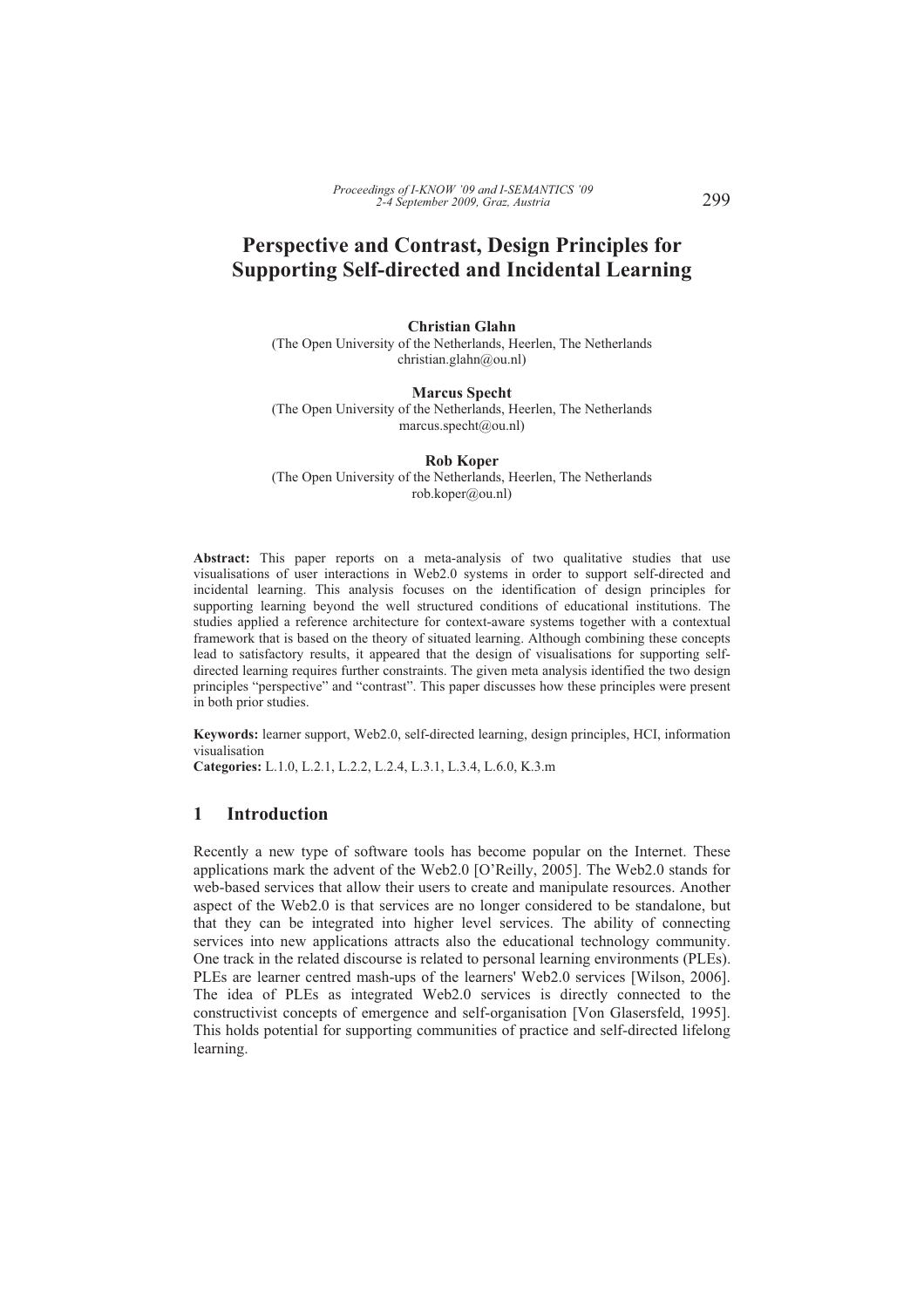300 *C. Glahn, M. Specht, R. Koper: Perspective and ...*

This paper is on a meta-analysis of two qualitative studies that use visualisations of user interactions in Web2.0 systems in order to support self-directed and incidental learning. The next section outlines the background and motivation of this study. It is followed by the research questions that are addressed by this paper and a brief description of the two studies that are analysed. The fifth section reports on the key results of the studies. It is followed by the analyses The following section analyses the two studies in order to identify design principles that can be applied for designing technological support for self-directed and incidental learning. This paper concludes with an outline of the practical constraints of applying the identified design principles.

### **2 Background**

Self-directed learning is a key factor in the knowledge economy. The so called "knowledge worker" is by definition in a continuous learning process [Steward, 1997]. For knowledge workers and practitioners within weakly structured or emerging professional environments, the process of "self-directed learning" cannot be separated from practice. This type of development in practice is for many knowledge workers the prime context of learning, because traditional forms of formal and even nonformal education cannot meet their advanced and highly specialised learning needs. However, the connectedness of learning and practice holds the danger that the learning processes are no longer recognized [Bjørnåvold, 2000].

Self-directed or incidental learning depends on a person's ability to take initiative and to reflect on her or his learning actions [Knowles, 1975; Marsick, 2001]. Therefore, reflection is a factor for learning of professionals [Schön, 1983; Schön, 1987; Ertmer, 1996], where three types of reflection were distinguished: "reflection in action", "reflection on action", [Schön, 1983] and "reflection for action" [Ertmer, 1996]. For the autonomous learners, two aspects for supporting learning can be identified from the existing literature. Firstly, participation in a community of practice is relevant for sharing knowledge and developing ideas, concepts, and solutions [Lave, 1991]. Secondly, reflection is a meta-cognitive activity that is crucial for the personal learning process. Feedback is required to stimulate and support reflection [Butler, 1995; Ley, 2001; Ertmer, 1996]. However, even in communities of practice, feedback on the individual learning process is not guaranteed.

The theory of situated learning [Lave, 1991] states that learning is always situated in a context. While prior research in the domain of mobile and ubiquitous learning emphasises situated learning in terms of localised learning, the discourse on situated learning [Lave, 1993; Wenger, 1998] suggests a greater complexity [Glahn, 2009]. By analysing the work related to this theory, 6 contextual dimensions [Lave, 1993] and 12 context factors [Wenger, 1998] were identified (Table 1). The mapping of these dimensions and factors provides a conceptual framework for designing visualisation for providing contextualised feedback on situated learning, because it allows identifying the types of possible interpretations of the learning processes that can be expected for each context dimension. For example if the participation dimension is focused as the primary context dimension, it can be expected that learners relate meaningful learning experiences to the following factors: *presence*, *interaction*, *involvement*, *personal identity*, *communal identity*, *boundaries*, and *community building*.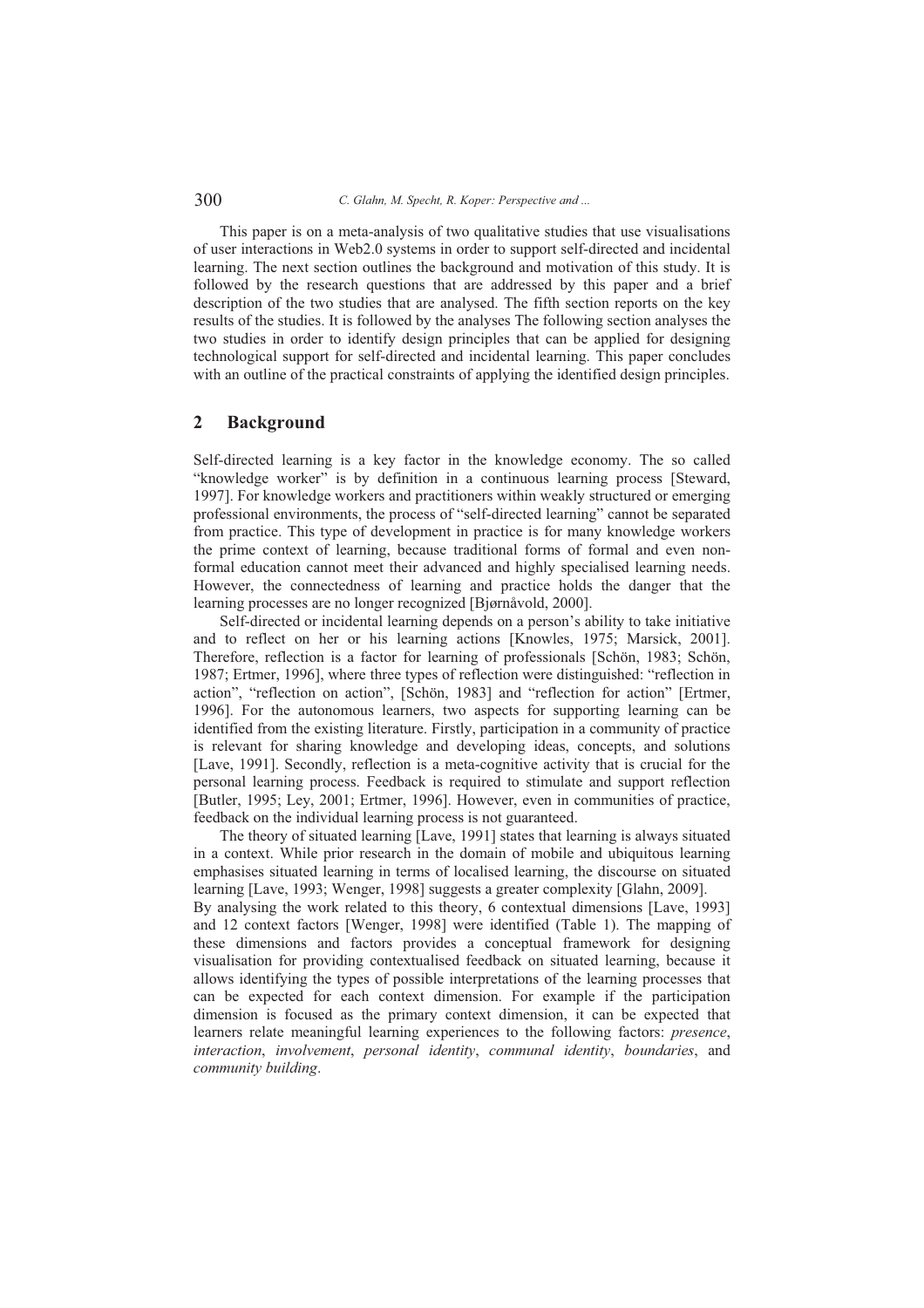Internet technologies hold great potential for supporting self-directed and incidental learning of individuals and communities [Wenger, 1998]. [Wenger, 2005] argue that Web2.0 services play an increasing role for facilitating communication and information organisation between the peers of a community of practice. This suggests that PLEs can provide suitable frameworks to connect individual learners and communities into learning networks for lifelong competence development [Koper, 2005]. However, this potential depends on the ability of a PLE to provide appropriate feedback for emphasizing the learning progress.

| Lave, $1993 \rightarrow$ | Proces | Peers | Event | Partici- | Concept | World |
|--------------------------|--------|-------|-------|----------|---------|-------|
|                          | S      |       |       | pation   |         |       |
| Wenger, 1998 ↓           |        |       |       |          |         |       |
| Presence                 |        | X     | X     | X        |         |       |
| Rhythm                   | X      |       | X     |          |         |       |
| Interaction              |        | X     |       | X        |         |       |
| Involvement              |        |       |       | X        |         |       |
| Value                    |        | X     |       |          | X       | X     |
| Connections              |        | X     |       |          | X       | X     |
| Personal Identity        |        |       |       | X        |         |       |
| Communal                 |        | X     |       | X        |         |       |
| Identity                 |        |       |       |          |         |       |
| Relations                |        | X     |       |          |         |       |
| <b>Boundaries</b>        |        | X     |       | Χ        |         | Χ     |
| Integration              | X      | X     |       |          |         |       |
| Community                | X      | X     |       | X        |         |       |
| building                 |        |       |       |          |         |       |

*Table 1: Contextual dimensions and contextual factor alignment* 

### **3 Questions of research**

One of the key problems with technological support for self-directed and incidental learning is that the knowledge domain, the personal learning objectives, and the competence levels of the learners are not explicitly expressed and sometimes not even conscious to the learner. Under these conditions is information visualisation of learner actions is one approach to provide feedback on learning activities. Selecting and arranging relevant information of such feedback is not trivial. Therefore, the present study addresses the question about the generalisable design principles for providing contextualised and personal feedback in situated learning.

This has been motivated by the following research questions [Glahn, 2008a].

- - What is the effect of different aggregators, strategies and indicators on the learning process and how can they get effectively combined and applied for supporting the learning process?
- $\bullet$  How can a system collect data and aggregate contextual information in a way that it can provide meaningful information at the different stages of a learning process?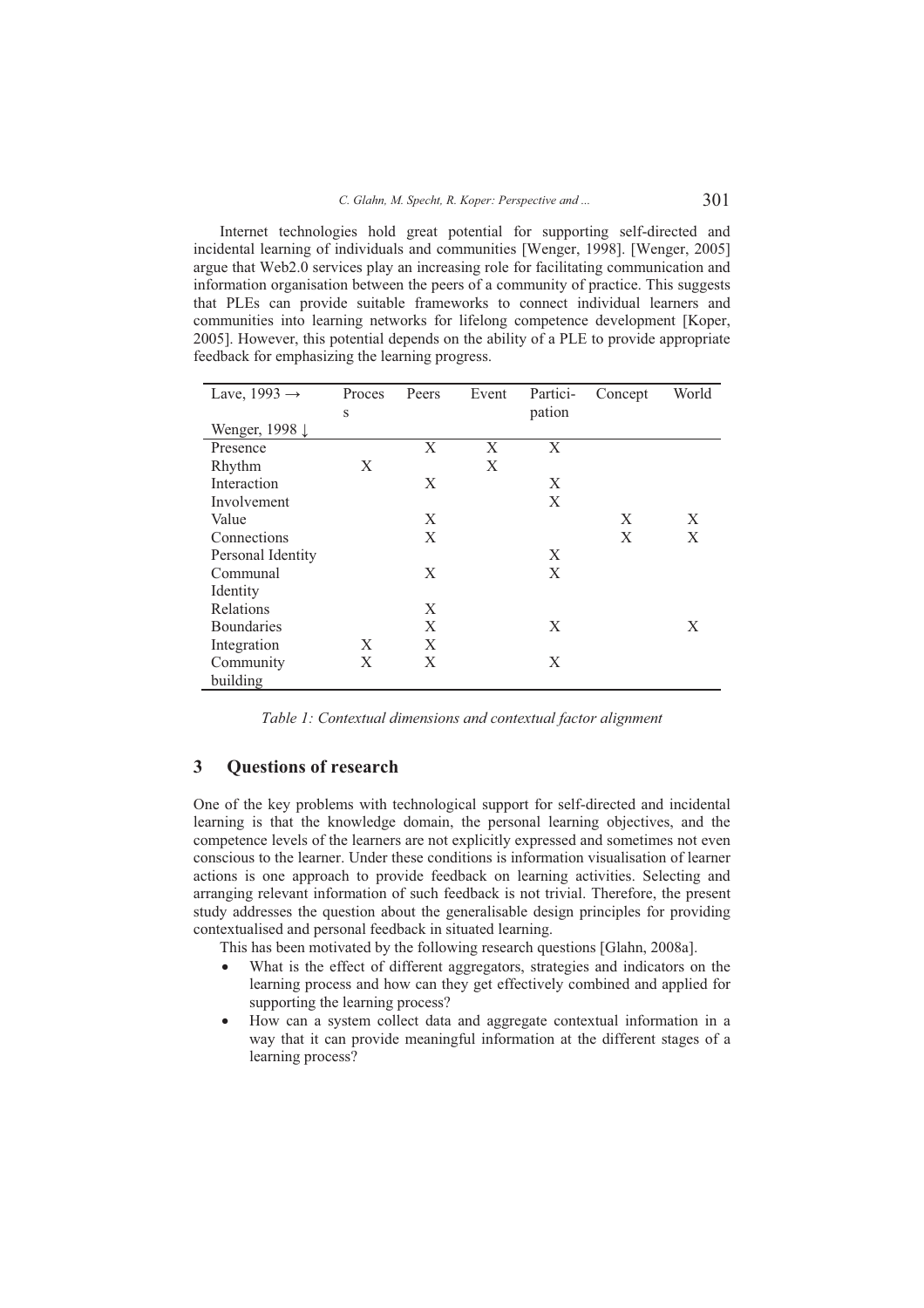302 *C. Glahn, M. Specht, R. Koper: Perspective and ...*

- What contextual information is relevant to support the learning process and does this information change throughout the individual learning process?

### **4 Method**

This study analyses the findings of two earlier qualitative studies, in which visualisations were used to provide feedback on the participants' activity. The first study used embedded bar chart visualisations [Glahn, 2007]. This study used the team.sPace platform and analysed two types of bar chart visualisations of the participants' activities in relation to their engagement collaborating [Glahn, 2009]. One visualisation is a personal "activity counter"; the other is a "performance chart". The two visualisations were embedded in a peer information portal and liked to more detailed information and enable the participants to scrutinise the details about what is shown in the graphics. Figure 1 shows that the "performance chart" relates a learner's actions to the actions of the group, while the "activity counter" visualises a learner's actions without additional context. The only difference between the visualisation was the arrangement and presentation of information, while the underlying data was the same.

Furthermore, the explicit and implicit tagging of the team.sPace participants was analysed [Glahn, 2008b]. This second analysis focused on the differences among the participants in using the available information.



*Figure 1: team.sPace indicators; performance chart (left), activity counter (right)* 

The second study analysed if a tag cloud of can stimulate reflection on tagging online resources [Glahn, 2008c]. For this study used the ReScope tag cloud, which visualises the global tag usage is represented in the font size and the recent tag usage is displayed in different colours (see Figure 2). The selected data sources are related to the context dimensions 'concept' and 'process'. Given to the conceptual framework presented earlier it was expected that the tag cloud stimulates equally reflections related to the three related context factors 'rhythm', 'value', and 'connection'. Furthermore, it was anticipated that the visualisation has no particular affinity to one type of reflection. In addition to the tag cloud the participants were encouraged to take notes about their reflections on the tag cloud. These notes were associated to the visible tag cloud in a way that the participants were able to revisit and reassess previous states of their tag cloud.

Both systems implemented the four layered architecture for context aware systems that has been proposed by [Zimmermann, 2005]. This architecture abstracts the information processing of context-aware systems into a sensor layer that covers the data capturing, a semantic layer that models the aggregation of the captured data,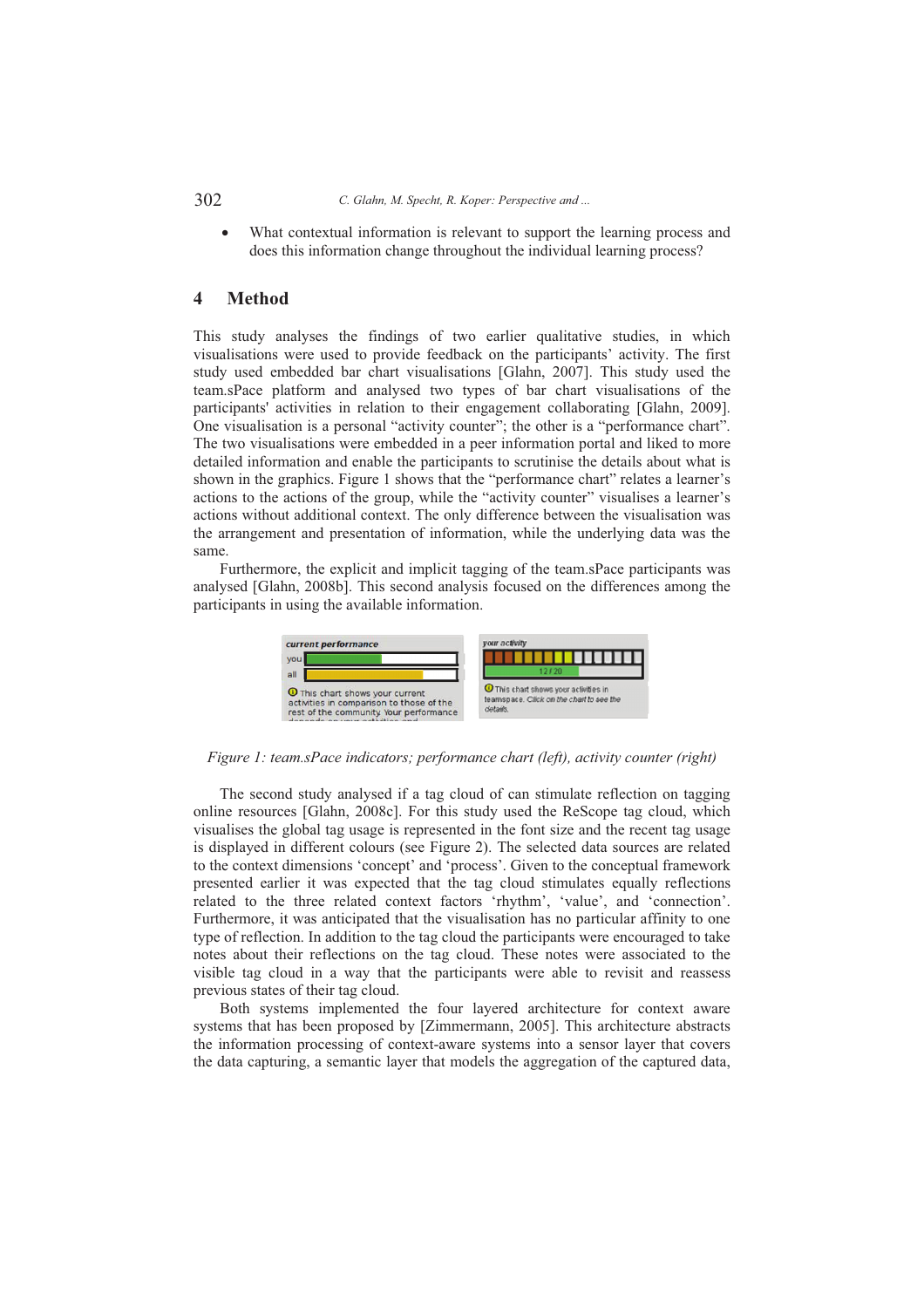a control layer that covers the processes of contextualisation, and an indicator layer that models the ways of how a context aware system responds to a user.

The systems were evaluated based on the user interactions with each system over a period of nine weeks in case of team.sPace and three months in case of ReScope. For both studies the participation was voluntary and none of the participants contributed to both studies.



*Figure 2: User interface of ReScope* 

### **5 Key findings**

The team.sPace study focused on two aspects. The first aspect is the different perception of two activity visualisations among the participants. The second aspect concerned the differences in tagging and the usage of tagged resources. The results indicate that the performance chart was more engaging than the action counter for contributing participants. For non-contributing participants this visualisation appeared to be discouraging. The action counter appeared to be ignored by the participants. The results of the tagging activity suggest that the active tagging and the use of tagged resources refer to different aspects of interest, but cannot be related to the level of participation. While the perception of the provided differed among the participants working with different indicators [Glahn, 2009], the use of the available resources on the portal did not vary in the same extend [Glahn, 2008b].

In the ReScope study the participants in the study were encouraged to use the provided note keeping function to record their reasoning on their tag cloud. The notes provided by the participants were categorised regarding the three types of reflection of [Schön, 1983] and [Ertmer, 1996], and to the contextual factors that were suggested by the contextual framework. After cleaning notes without meaningful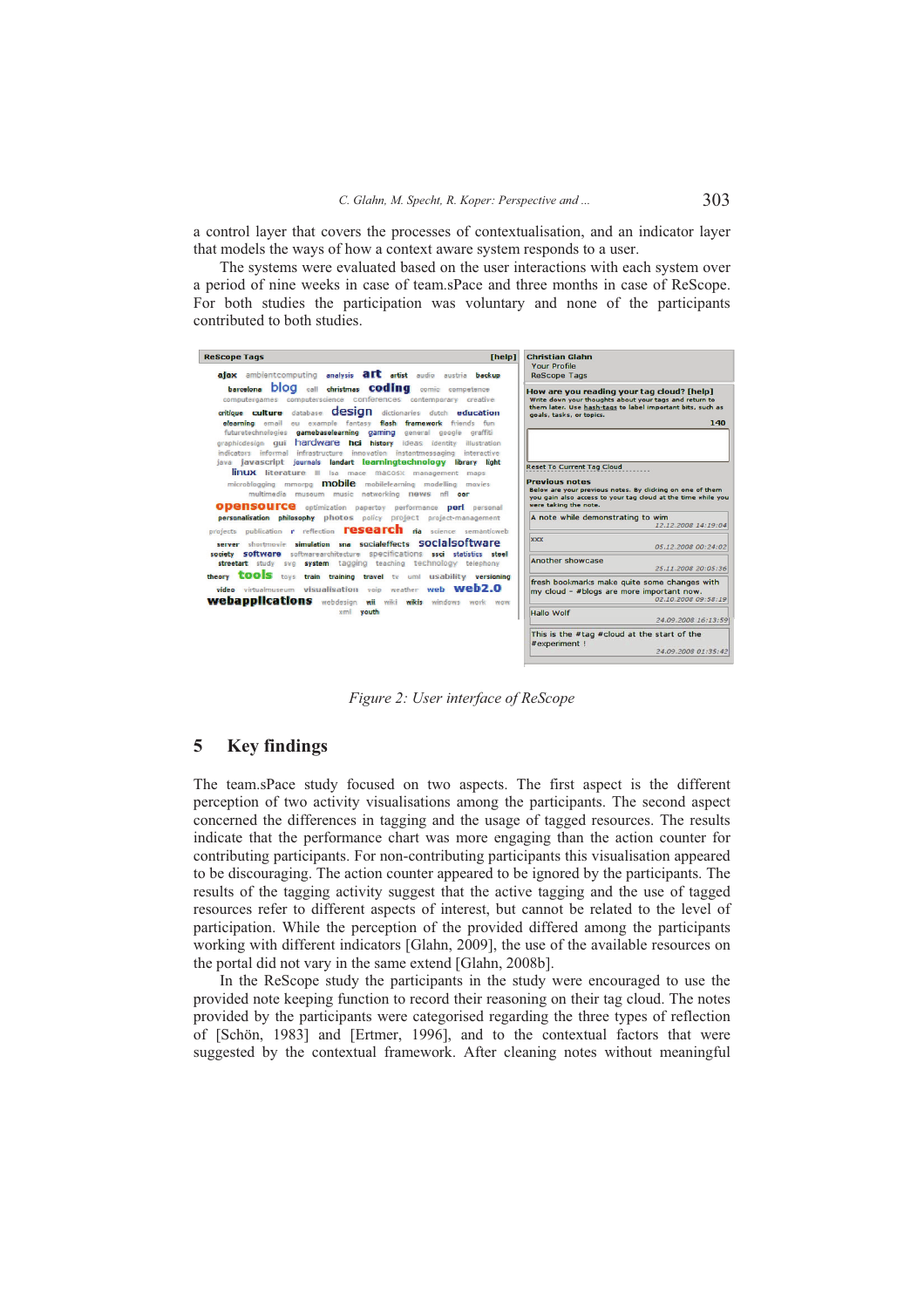### 304 *C. Glahn, M. Specht, R. Koper: Perspective and ...*

content, all notes could be associated to the three types of reflections and to the expected context factors. The distribution of the notes that is shown in Table 2 indicates that the reflection notes show neither affinity to a particular type of reflection nor to a context factor. The results indicate that the dually encoded tag cloud stimulated reflection on the tagging activity of a learner. Using the highlighted tagging information supports the learners to evaluate and monitor the semantic structure of the resources that are found on the web. Because the participants' notes could be associated only to the predefined context factors it can be suggested that the concepts of situated learning can be applied for guiding the development of technological learning support.

|                       | rhythm |     | value connection | Total |
|-----------------------|--------|-----|------------------|-------|
| Reflection on action  | 8%     | 18% | 13%              | 39%   |
| Reflection for action | $5\%$  | 13% | 8%               | 26%   |
| Reflection in action  | $11\%$ | 8%  | 16%              | 34%   |
| Total                 | 24%    | 39% | 37%              | 100%  |

*Table 2: Association of notes to context factors and reflection types of the ReScope study (variations of totals due to rounding)* 

### **6 Discussion**

The two studies analysed different visualisations of learning activities as a form of feedback. The team.sPace study focused on the visualisation of the quantities of learner activities in an information sharing environment. The ReScope study analysed a visualisation of personal concepts. The present study seeks for the common aspects of the two visualisations in order to infer initial design principles from these results. For this purpose the results of the studies were analysed if and to what extent they help to answer the overarching research questions.

Regarding the first question on the effects of visualisations and aggregators and their arrangement, the team.sPace study indicated that the same underlying sensor information influenced the participants' perception of the collaborative activities, and that more complex design principles for activity indicators are required. The insights of this study were partially used for designing ReScope, which reflected the context dimensions "concept" and "process". The findings of the second study were in line with the expectations according to the framework.

The second question concerns data collection and aggregation for providing meaningful information to self-directed learners. The analysis of team.sPace suggests that contextual factors are not relevant at the sensor level, because both visualisations were based on the same activity data. The differences were at the level of aggregation and of visualisation. This is in line with the analysis of the tagging habits that suggests only differences between active and passive tagging, but not between the participation level of the participants.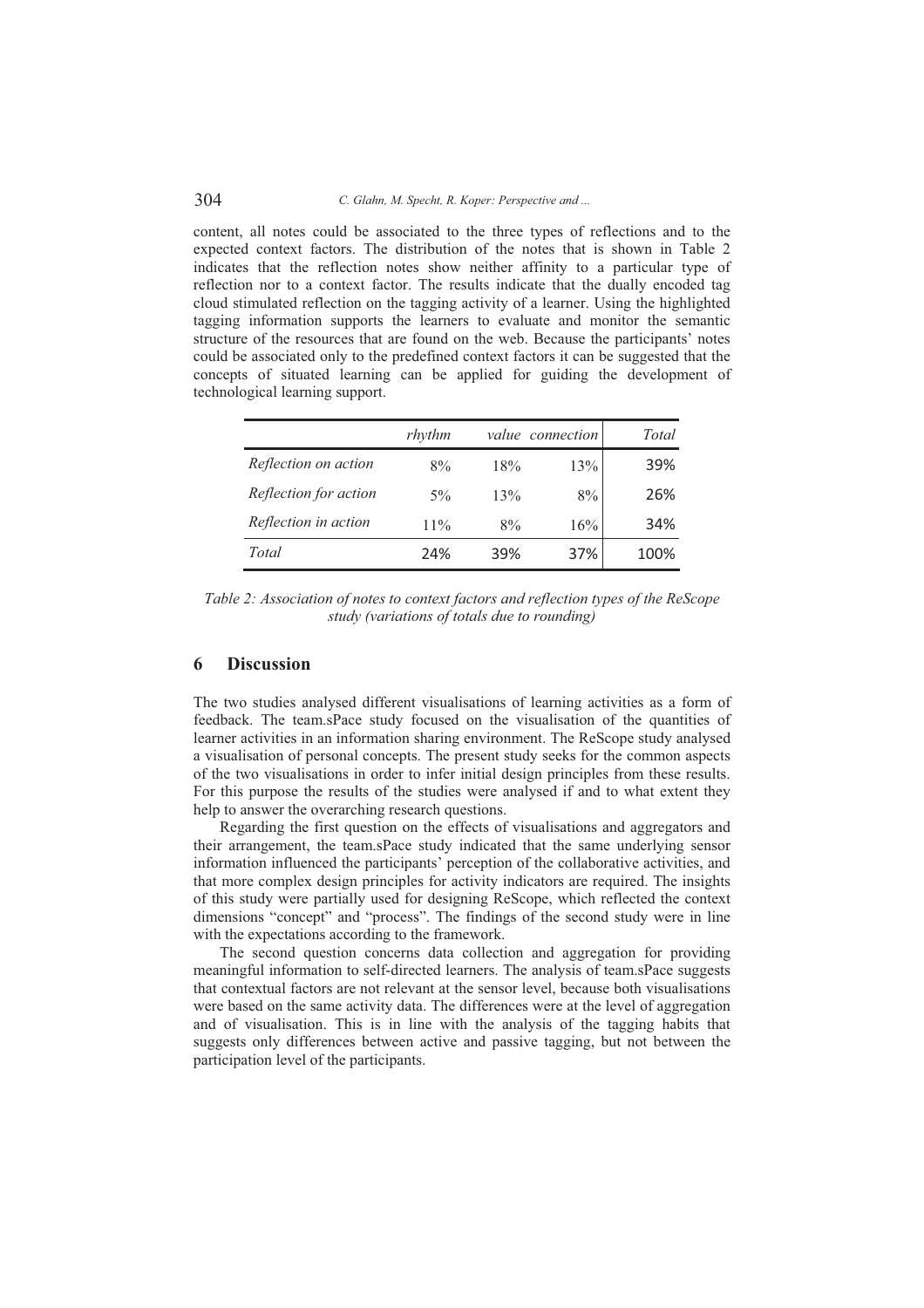The final question on the relevant contextual information cannot be answered by the two studies, because the studies did not cover all contextual dimensions and factors that are suggested by the theory on situated learning. Despite the limitations and the differences of the studies, two design principles can be identified for contextual learning support. These principles can be named as *perspective* and *contrast*. Although both principles were identified in the context of information visualisation, they refer to educational and cognitive aspects of the personal learning processes as it is described in the following sections.

#### **6.1 The design principles and the architecture for context-aware systems**

This section puts the two design principles in relation to the system architecture for context aware systems. This helps to make more targeted design decisions while implementing tools for supporting self-directed learning.

The perspective principle can be reflected at the level of aggregators and controllers. In the first design study the concept of perspective was only implicitly reflected in the design, but the findings suggest that the perspective principle correspondents to aggregators and to their arrangement in an adaptation strategy. This insight has been applied in the design of the ReScope tag cloud of the second design study.

The contrast principle can be associated to indicators and the arrangement of aggregators in an adaptation strategy. This suggests two types of contrast. The first type can be described as visual contrast. This type reflects the presentation mode of the information at the level of an indicator and allows a learner to compare and relate different aspects of contextual information. The second type can be described as information contrast. This contrast type is related to the arrangement of aggregators and depends on the type of information that is provided by the contrasting aggregators.

While contrast at the level of indicators mainly addresses the visualisation of information in terms of usability, is contrast at the level of controllers focused on the arrangement of potentially meaningful information. At this level the aspects of perspective and contrast are tightly coupled in the design decisions. The designs studies covered in this paper were based on the contextual framework that was developed from the literature on situated learning. This framework defines relations between contextual dimensions and context factors and has been used a guide for defining, selecting, and arranging aggregators for supporting self-directed learning processes.

#### **6.2 Design principles in team.sPace**

team.sPace can be considered as a group information system, because it displays the resources of a group portal. Therefore, the general perspective of team.sPace is a community perspective, i.e., the participants use the system to share information with their peers.

The activity visualisations provide two different perspectives of learner activity. The action counter visualisation indicates provides a personal perspective on the participant's actions. The visualisation shows only a participant's actions. In this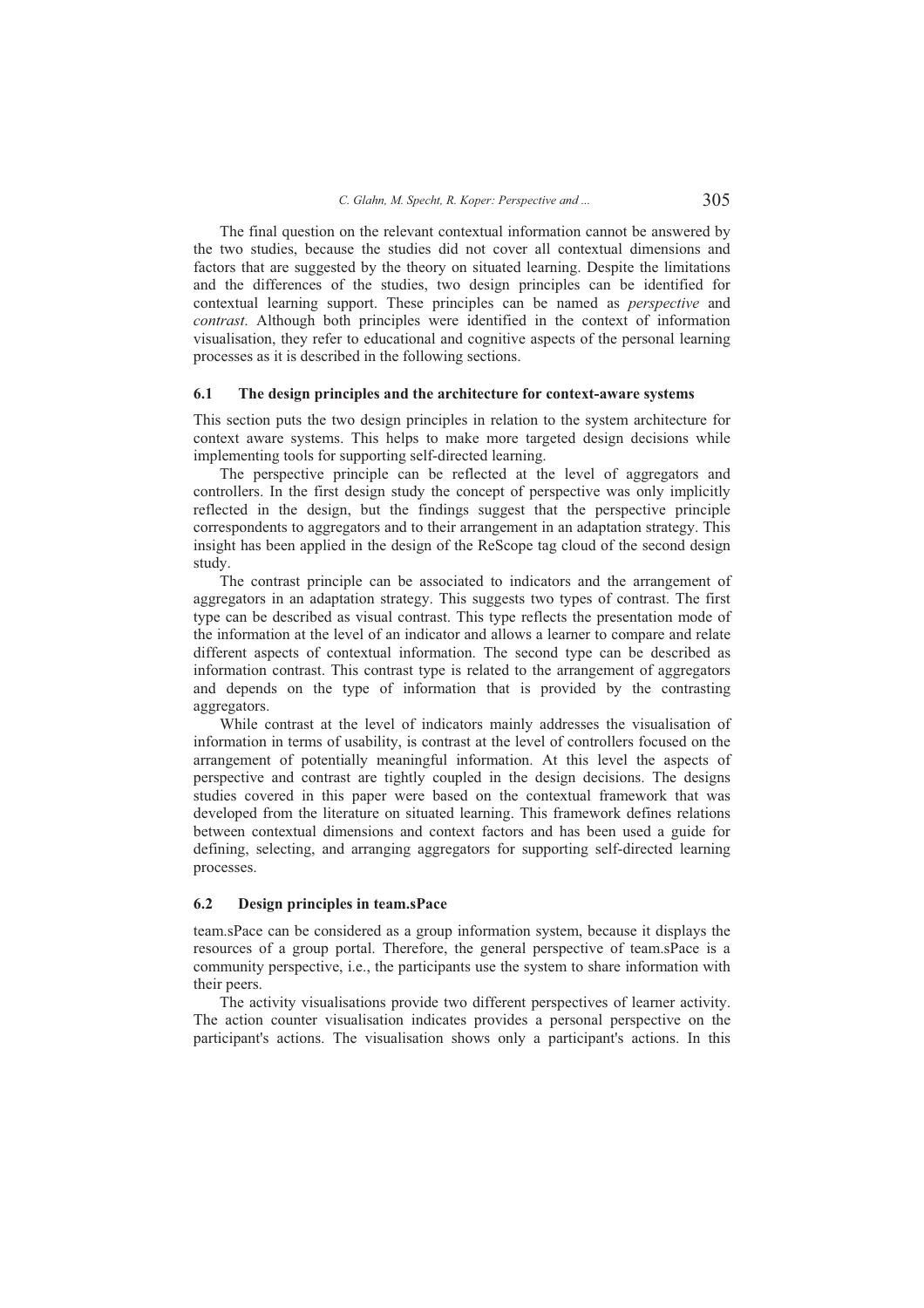visualisation the contrast principle is not reflected, because it relies only on a single aggregator. Thus it can be considered to show a personal perspective.

The performance chart provides a community perspective on the participants' actions, because it shows the personal actions as a percentage of the actions that were performed by the most active participant and in relation to the group's average activities. This information contrasts the personal information and contextualises it to the group. To achieve this contrast, the chart relies on two aggregators. One to compute the personal performance and one to compute the group's average performance.

The different perception of the two indicators in the team.sPace study can now be explained as following. The performance chart was more engaging for the contributing participants of the group, because it fitted to the perspective of their use of the system while contrasting their effort with the group's average. The personal perspective of the activity counter could not meet the perspective of the other participant's primary use of team.sPace: the personal perspective on the actions did not provide meaningful information for the participation in the group.

### **6.3 Design principles in ReScope**

ReScope provides a tag cloud that shows the global and the recent use of tags of a participant with the delicious.com social bookmarking system. The system offers no form of collaboration with other users. Therefore, the primary perspective of using ReScope is considered as personal.

The tag cloud combines two concepts in the visualisation. The first concept is the general focus of the tags that are related to web resources that the participant has assigned to the personal bookmarks. The second concept is the process, in which the temporal interests of the user change. These concepts encoded differently into the tag cloud. The general focus of a tag is encoded in the font size of a tag. The temporal interests are encoded by the colour intensity of a tag in the tag cloud. This copresence of information contrasts the temporal interests with the general interests of a participant.

At the level of the arrangement of the aggregators, the information shown in ReScope is selected from two information feeds that offer pre-aggregations of a delicious user. These feeds are provided through the delicious.com feed API. As both perspectives use similar information, namely the number of tags over a defined time period, they can be used to highlight different aspects of tagging web resources to the participants.

The reflections that were documented by the participants of the ReScope study suggest that contrasting two types of personal information supported the participants for reflecting their tagging behaviour.

### **7 Conclusions**

The findings that are presented in this paper provide only initial answers on the three research questions. However, the findings show despite all their limitations that the concepts of situated learning can be applied for developing technological support for self-directed learners. By focussing at the context factors that were identified for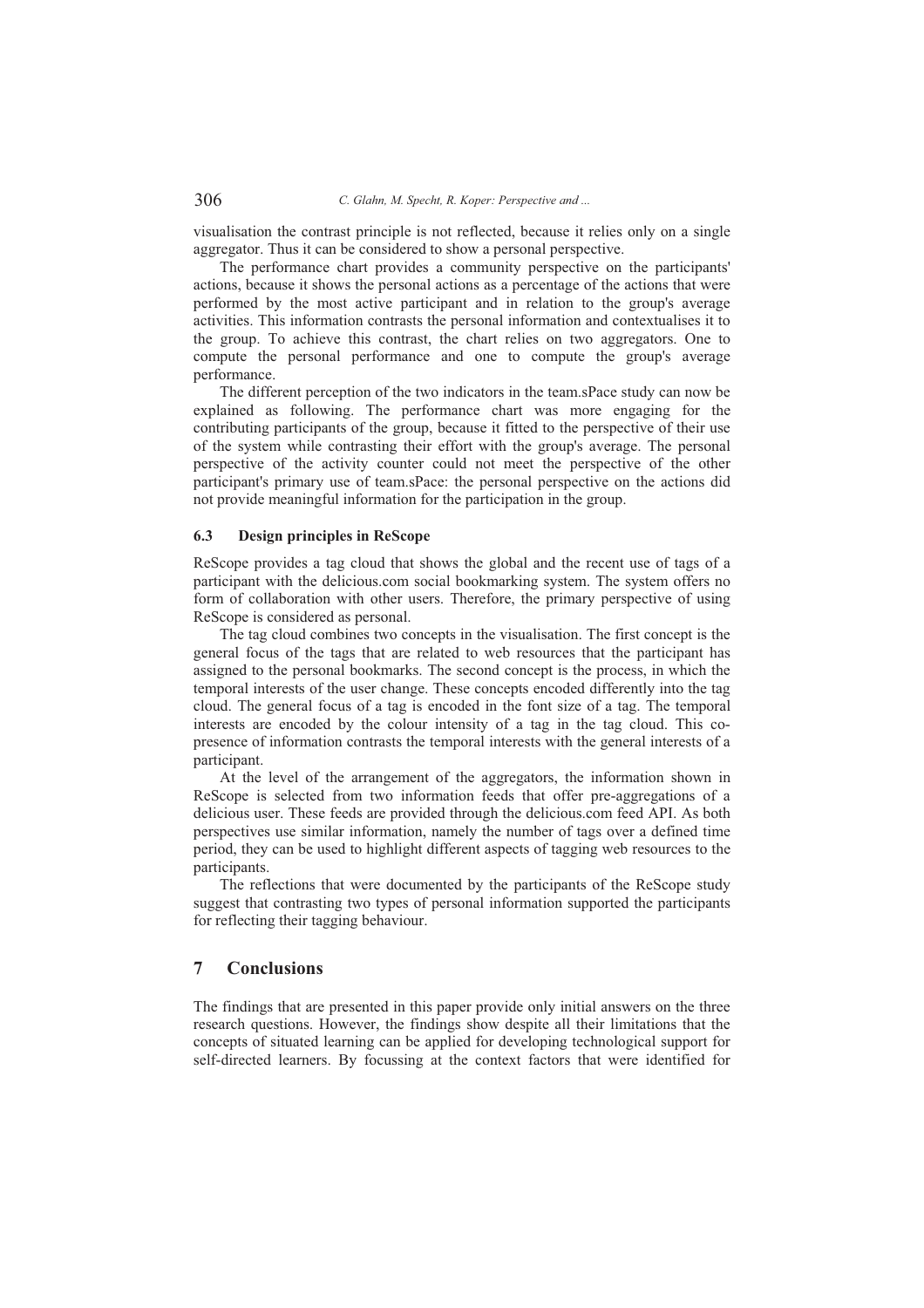situated and collaborative learning it is possible to provide targeted solutions for supporting self-directed learning. This implies that situated learning can be technologically supported beyond providing and arranging tools for learners and communities. With the help of indicators it becomes possible to provide PLEs as tools for self-directed learning. .

Activity indicators can provide valuable information that allows learners to create meaningful relations between their actions, their knowledge, and their environment. This meta-analysis of our previous studies on the application of indicators for supporting self-directed and incidental learning extracted two design principles that appear to be relevant if visualisations of user activities should provide feedback on learning processes in loosely structured environments. The first principle is perspective. This principle suggests that this type of feedback has to provide a meaningful view on past actions that integrates the prime context of the learner. The second principle is contrast. This principle suggests that information is perceived as relevant if it is presented in relation to similar information of a different perspective. In this paper illustrates how these principles were applied in two different systems that integrate Web2.0 services for collaborative and for personal use.

#### **Acknowledgements**

This paper is (partly) sponsored by the TENCompetence Integrated Project that is funded by the European Commission's 6th Framework Programme, priority IST/Technology Enhanced Learning. Contract 027087 (www.tencompetence.org).

### **References**

[Bjørnåvold, 2000] Bjørnåvold, J.: Making learning visible; identification, assessment and recognition of non-formal learning in Europe. Luxembourg: Office of Official Publications of the European Union, 2000.

[Butler, 1995] Butler, D.L., Winne, P.H.: Feedback and self-regulated learning: a theoretical synthesis. Review of Educational Research, 65(3), 245-281, 1995.

[Ertmer, 1996] Ertmer, P.A., Newby, T.J.: The expert learner, strategic, self-regulated, and reflective. Instructional Science, 24(1), 1-24, 1996.

[Glahn, 2007] Glahn, C, Specht, M., Koper, R.: Smart indicators on learning interactions. In E. Duval, R. Klamma, M. Wolpers (Eds.): Creating new learning experiences on a global scale, 56-70, Berlin, Heidelberg: Springer, 2007.

[Glahn, 2008a] Glahn, C, Specht, M., Koper, R.: Smart indicators to support the learning interaction cycle. Int. J. for Continuing Engineering Education and Life-Long Learning, 18(1), 98-117, 2008.

[Glahn, 2008b] Glahn, C, Specht, M., Koper, R.: Implications of reading, writing and tagging on the web for reflection support in informal learning. In M. Specht, P. Dillenbourg (Eds.): Times of Convergence, technologies across learning contexts, 110-121, Berlin, Heidelberg: Springer, 2008.

[Glahn, 2008c] Glahn, C, Specht, M., Koper, R.: Reflecting on web-readings with tag clouds. Proc. Computer-based Knowledge & Skill Assessment and Feedback in Learning Settings (CAF 2008), Villach, Austria, Sep. 2008.